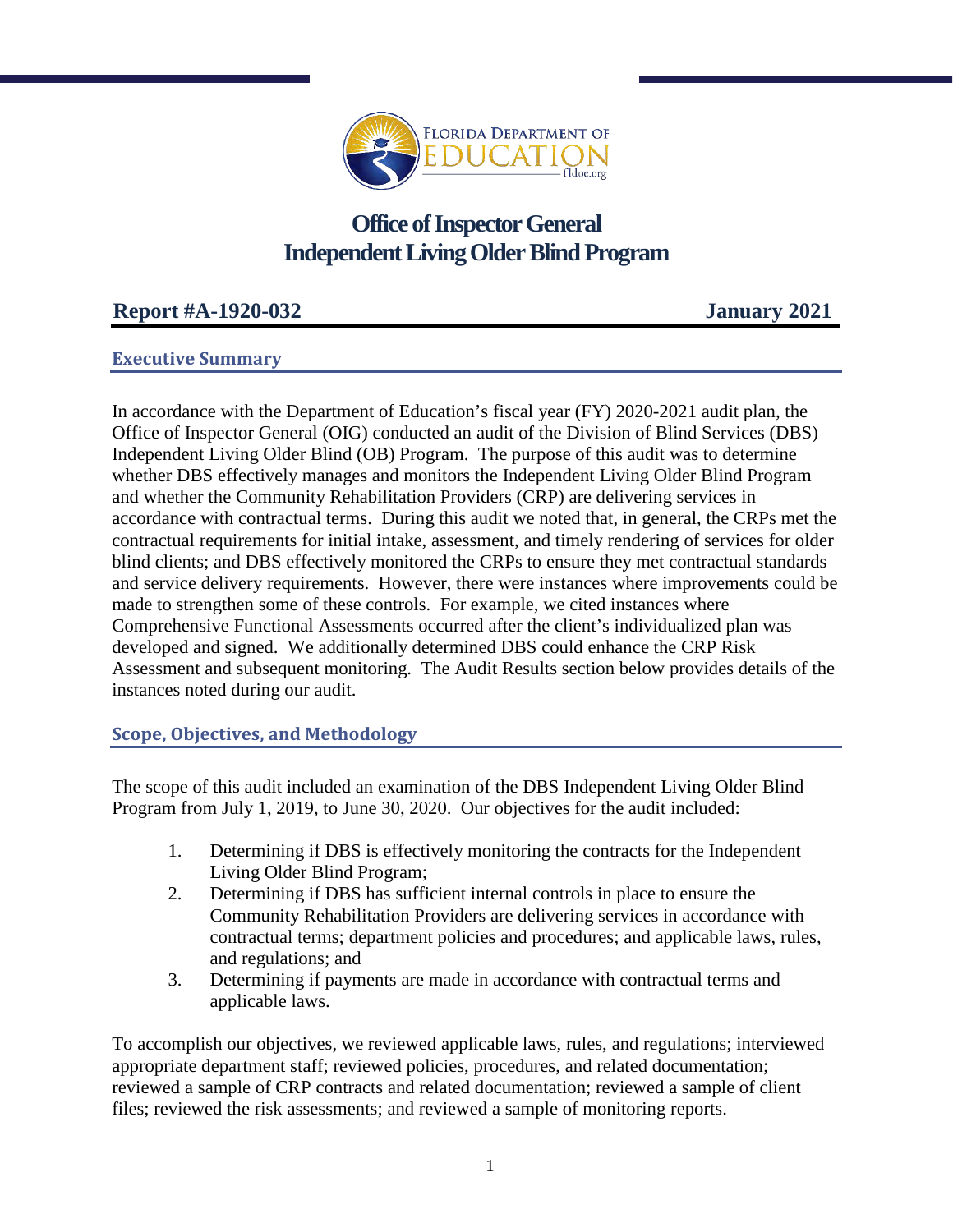## **Background**

The mission of the Division of Blind Services (DBS) is to help blind and visually impaired individuals achieve their goals and live their lives with as much independence as possible. The Independent Living Older Blind Program was established to help blind and visually impaired individuals age 55 and older learn how to cope with their vision loss and maintain their independence. Title 34 Code of Federal Regulations (CFR) section 367.5 defines an older blind individual as, "55 or older and has significant visual impairment which makes competitive employment extremely difficult to attain but for whom independent living goals are feasible." The primary goal of the OB program is to provide instruction and guidance to help individuals with blindness or visual impairments to acquire the skills and knowledge they need to manage their daily lives in their own homes and communities. The majority of the clients in these programs lost their vision late in life.

Services under this program are provided through DBS district offices and Community Rehabilitation Providers (CRP). CRPs are private, not-for-profit service organizations that provide or facilitate the provision of services enabling individuals with bilateral visual impairments to maximize their opportunities to function independently in their community. DBS contracts with CRPs to provide services to eligible clients. The services provided may include: assessment, advocacy training, adjustment to blindness counseling, personal and home management, adaptive aids, and device training. District staff conduct monitoring of the CRPs through review of invoices and program deliverables submitted through the Accessible Webbased Activity Reporting Environment (AWARE) Case Management System. The DBS Rehabilitation Specialists and District Administrators collaborate with CRP staff to facilitate service delivery, ensure case file documentation, provide outreach activities, and monitor the program. During fiscal year (FY) 2019-2020, DBS entered into contracts with 18 CRPs for provision of Older Blind Program services for a total amount of \$4,167,606.00.

## **Audit Results**

Finding 1: Comprehensive Functional Assessments occurred after the client's individualized plan was developed and signed.

According to the CRP contracts, "Client-specific services shall be individualized, based on a client's assessed need, and his/her individualized plan." Attachment A, Section I.E.6, Needs Assessment, of the CRP contract states,

"i. Assessment(s) to be Completed: Comprehensive Functional Assessment ("CFA").

ii. Due Date: Contractor shall complete the required initial assessment(s) within sixty (60) days from the date of eligibility determination for each client, unless documentation demonstrates that compliance is beyond the Contractor's control.

iii. Frequency of Assessment:

i. Assessments shall be conducted with the following frequency: An assessment shall be administered and/or updated: 1) at the start of the client's case and within the timeframe established above; 2) annually, while the client is receiving services from the Contractor and within thirty (30) days from the client's anniversary date; and 3) at the time of the client's case closure and/or upon completion of the services that the client is receiving under contract from the Contractor."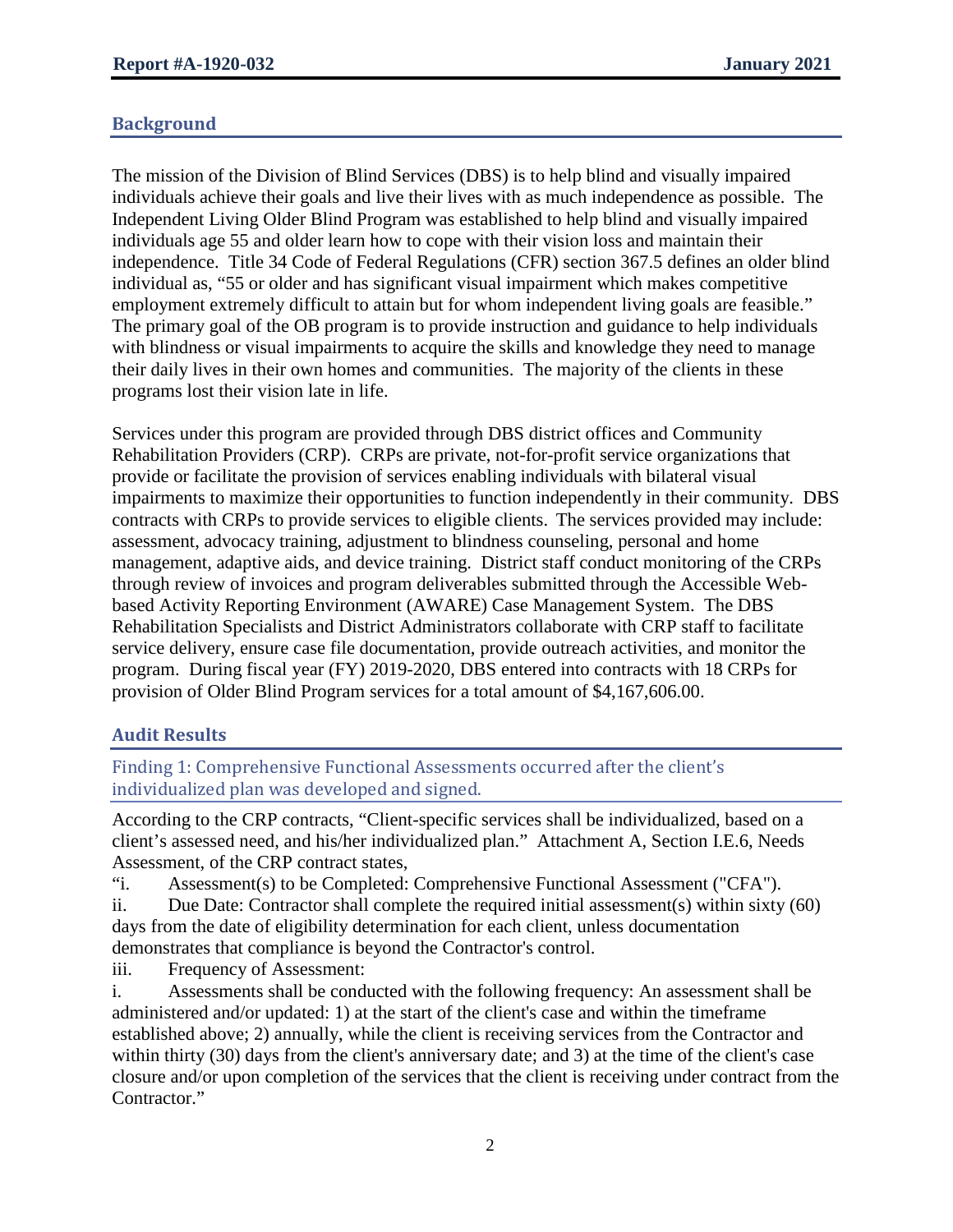Attachment A, Section I.E.7, Plan Development, of the CRP contract states the "Contractor shall develop an individualized plan based upon assessment results and input from the client or client's legal representative." Comprehensive Functional Assessments (CFA) involve the CRP staff evaluating and measuring through observation and interviews the client's level of independence in their home and community.

During FY 2019-2020, DBS contracted with 18 CRPs for the provision of services for the Independent Living Older Blind Program. We selected 6 of the 18 CRPs for review. For those six CRPs, we reviewed a sample of 38 cases whose initial intake, referral, eligibility determination, and initial CFAs took place within FY 2019-2020. We reviewed the CFAs for the sampled cases and located assessments in 36 of the 38 client files (95%). In two of the client files, we found no CFA documentation to demonstrate that the client's full CFA was completed. We additionally compared the CFA dates to the eligibility determination dates and determined the 36 CFAs occurred within 60 days of eligibility determinations in accordance with the contract.

During the review of the CFAs, we noted inconsistencies between the DBS program manual and the CRP contracts in relation to the timing of the CFAs. Per the DBS manual, "CRP completes a Comprehensive Functional Assessment (CFA) on each eligible client referred or requesting IL [Independent Living] Skills (ILS) training at a minimum *prior to plan development* <sup>[1](#page-2-0)</sup> and at the completion of services. Assessments are to be administered in a face to face meeting. The assessment will be entered at the start of the case, at closure and annually on anniversary date. All exceptions must be documented." The language requiring the CFA to occur prior to the plan development was not as clearly defined in the CRP contracts. DBS interpreted the contract language to mean that a CFA should be completed after eligibility and before plan development, which correlates with the manual.

We compared the date the CFA was created to the date the plans were signed and found in 27 of the 38 (71%) sampled cases, the CRPs created the CFAs after the signature of the plan ranging from 1 day to 54 days. We noted inconsistencies for recording CFAs by one CRP in particular. For the particular CRP, we identified three cases where the CRP case manager entered a CFA notation under the heading of Actual Services, and subsequently created an additional entry of an initial CFA at a later date. This indicates training and technical assistance may be needed to ensure that CRP case managers record initial CFAs in accordance with contract terms and that the CFAs are reflected early in a client's case.

Overall, we determined that the six contractors in our sample are performing initial CFAs with a few exceptions where case managers did not submit CFAs or completely fill out CFA fields in the AWARE system. However, lack of clarity and inconsistent language between the contracts and the manual for timely completing assessments could result in case managers completing assessments differently from one CRP to another and renders monitoring of those programs more difficult. The practice of completing CFAs after the signed plan may also hinder clients from receiving needed services based on their level of independence.

<span id="page-2-0"></span> $\overline{a}$  $1$  Emphasis added.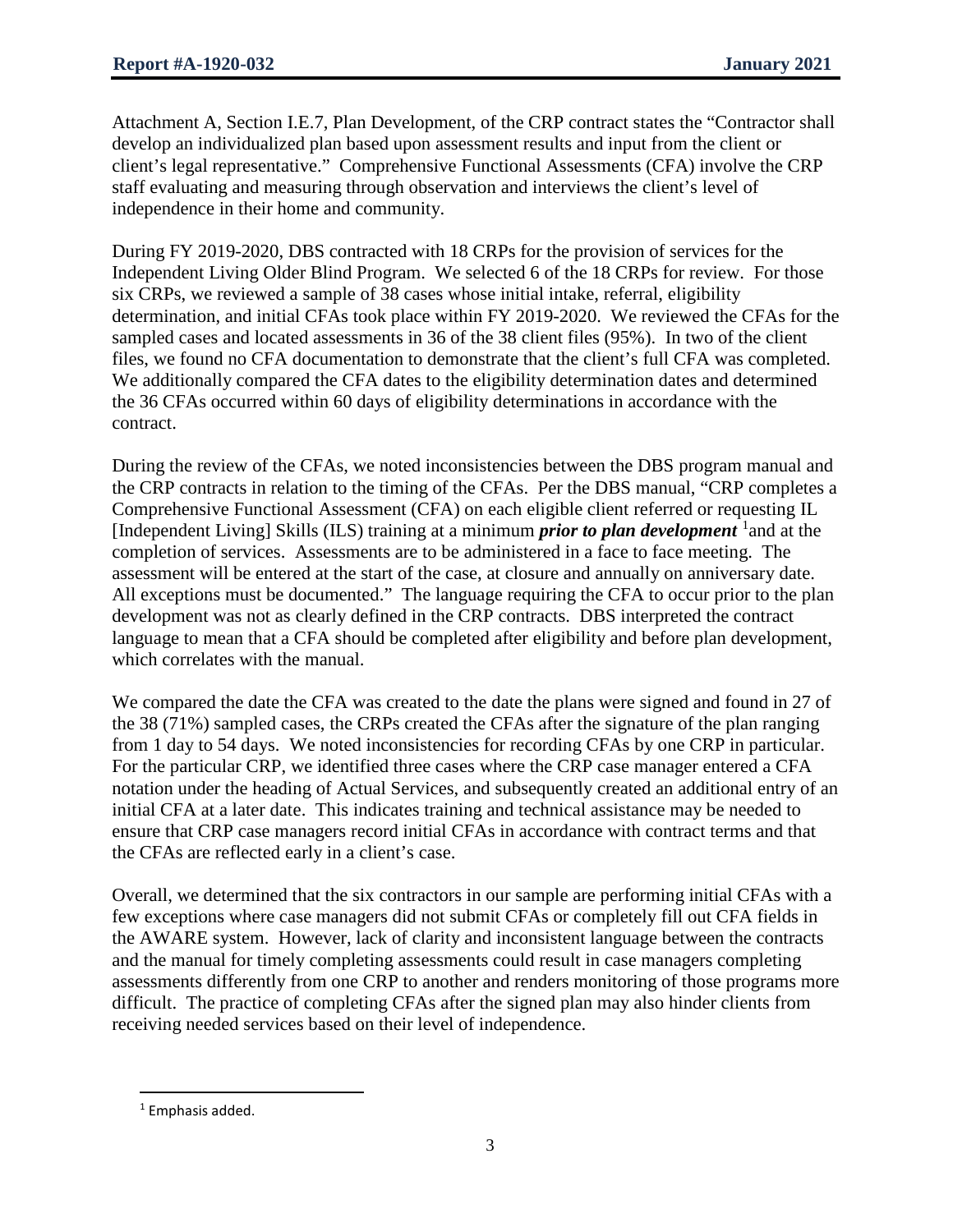#### *Recommendation*

We recommend the Division clarify requirements for the recording of CFAs through its program manual and its contracts to better direct CRP case managers completing the CFAs. We recommend DBS monitor the CRPs to ensure the needs assessments are completed prior to the plans. DBS may also consider conducting training and technical assistance following these adjustments to ensure services rendered to older blind clients are offered through consistent application of assessment tools.

### *DBS Management Response*

Concur. The action items to be taken are as follows:

- 1. Clarify requirements:
	- Update program manual to match contract language.
	- Update AWARE Pages for CFA reporting consistency.

2. Contract Monitoring: The Contract Management and Compliance Team provides monthly reviews of client assessments and valid plans. However, beginning 1.1.2021, the team will begin to review and monitor the dates of completed assessments to ensure alignment with the Program Manual.

- 3. Technical Assistance
	- Draft memo clarifying requirements (to include updated manual language) and AWARE changes.
	- Set up training via TEAMS to review updates/requirements.

#### Finding 2: DBS could enhance the CRP Risk Assessment and subsequent monitoring.

Per Section 287.057(14) (a) of the Florida Statutes, "For each contractual services contract, the agency shall designate an employee to function as contract manager who is responsible for enforcing performance of the contract terms and conditions and serve as a liaison with the contractor.

(a) Each contract manager who is responsible for contracts in excess of the threshold amount for CATEGORY TWO must, at a minimum, complete training conducted by the Chief Financial Officer for accountability in contracts and grant management. The Chief Financial Officer shall establish and disseminate uniform procedures pursuant to s. 17.03(3) to ensure that contractual services have been rendered in accordance with the contract terms before the agency processes the invoice for payment. The procedures must include, but need not be limited to, procedures for monitoring and documenting contractor performance, reviewing and documenting all deliverables for which payment is requested by vendors, and providing written certification by contract managers of the agency's receipt of goods and services."

DBS has developed administrative monitoring requirements for contractors. Required elements for monitoring include accreditation, fire inspections, health inspections, various policies and procedures, and staff qualifications. DBS also created an on-site checklist outlining its process for initiating, monitoring, and completing reviews of the CRPs. The checklist summarizes monitoring processes for the reviews and ends with initial findings and the development of the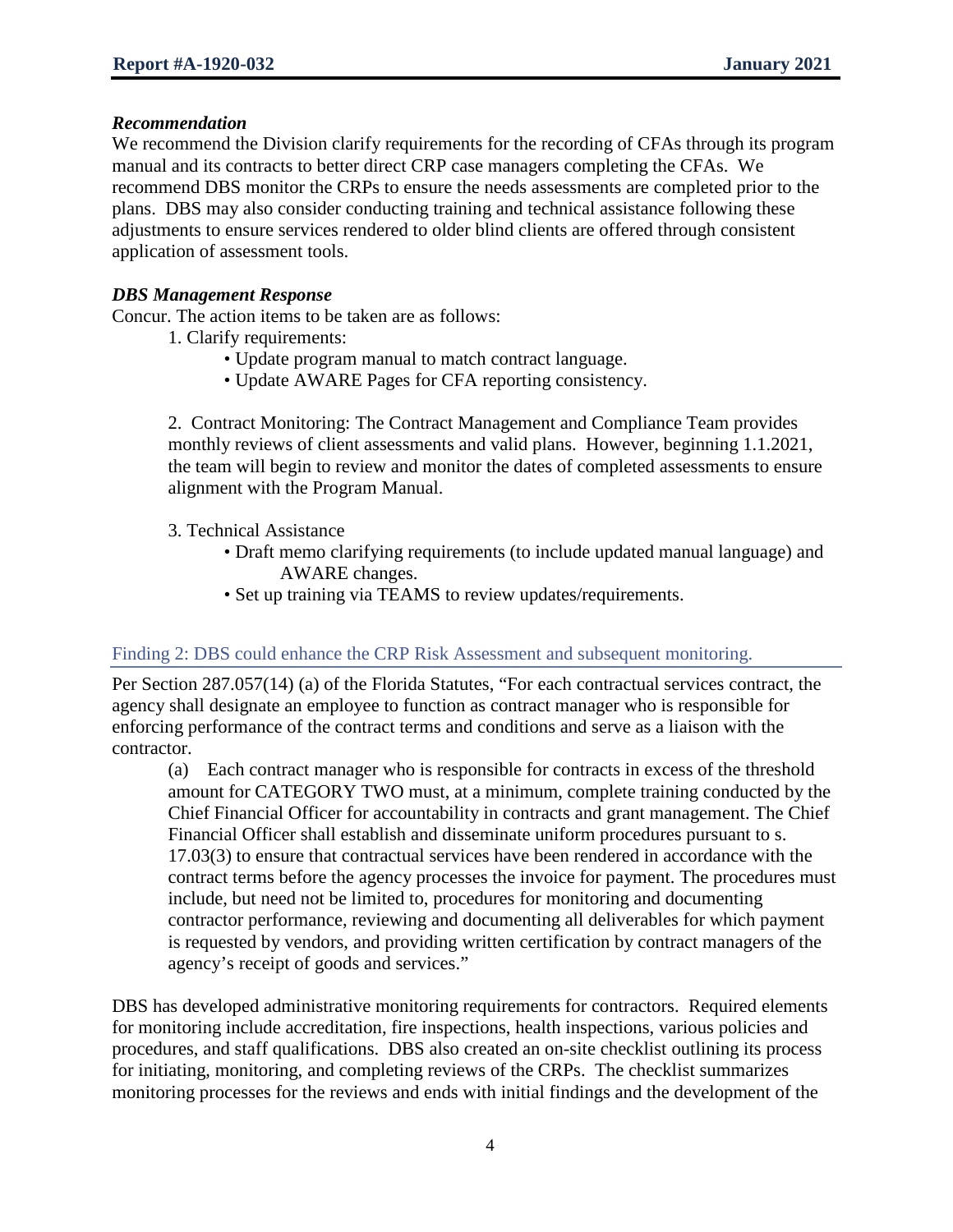final report. DBS began conducting reviews of its 20 contracted Community Rehabilitation Providers (CRPs) in fiscal year (FY) 2019-2020. This was the first time the CRPs were monitored in the past three years. To evaluate the risks of the CRPs and determine monitoring requirements, DBS created risk assessment weight tables and assigned the CRPs an average risk score. In FY 2019-2020, CRPs receiving a score between 0-35 were considered low risk, 36-50 were medium risk, and 51-70 were high risk. The risk scores assigned ranged from 28.2 to 38. Of the 20 CRPs, 18 were identified as providing services for the Older Blind Program.

The FY 2019-2020 monitoring schedule reflected that up to two CRPs were to be reviewed, by region, for each month of the fiscal year starting in October 2019. According to the monitoring schedule, all 18 CRPs that provided services for the Older Blind Program were to be monitored. DBS conducted on-site visits for 12 of the 18 CRPs between October 2019 and March 2020. DBS was unable to conduct site visits for the remaining six CRPs. Per DBS staff, the delays in monitoring were a result of changes in CRP management and the effects of the coronavirus pandemic. The Contract Managers were instructed to leave the monitoring reports in draft format until further notice. Since DBS did not complete an onsite monitoring or desk review for any of the CRP's in over three years, DBS used the 2019‐2020 draft monitoring results as a baseline for future monitoring efforts. If a non‐compliance concern was identified, DBS discussed it at the exit interview and noted the concern in the monitoring report.

For FY 2020-2021, the Division modified its risk assessment instrument to include prior service delivery and financial consequences. The risk assessment scores were also modified to reflect CRPs receiving a score 29 or less were considered low risk, 30-59 were medium risk, and 60 and above were considered high risk. As a result of the changes, DBS reassessed the scores for FY 2020-2021 to ensure they were more evenly distributed and placed each CRP into a spreadsheet that would calculate and provide a score automatically. DBS continues to develop its monitoring system for annual reviews of CRPs.

We noted that while the FY 2019-2020 and FY 2020-2021 risk assessments included definitions for what constitutes a high risk, medium risk, and low risk contract, the monitoring required is vague. For example, the risk assessment states a high risk contract requires more stringent monitoring than the medium or low risk contracts and a medium risk contract requires less monitoring than the high risk contracts but more than the low risk contracts. The risk assessment does not quantify what more "stringent" monitoring would require. The risk assessment also does not state which of these risk categories would require an onsite visit versus a desktop monitoring.

We additionally noted in the risk assessment that while the CRPs receive a score for provider history, the assessment does not include whether the CRP was monitored in the last year, last three years, etc. Unless all CRPs are monitored each year, without including a field of past monitoring, DBS may not review those CRPs with lower risk scores due to the other categories causing the CRPs to score higher. DBS could also enhance its tracking of contractor monitoring by implementing a mechanism to identify the findings, dates of final reports, subsequent corrective actions taken by CRPs, and the dates on which corrective actions are completed. Documenting this as part of a process flow chart or spreadsheet would provide DBS management a more comprehensive view of the results of monitoring across the CRPs. DBS currently has a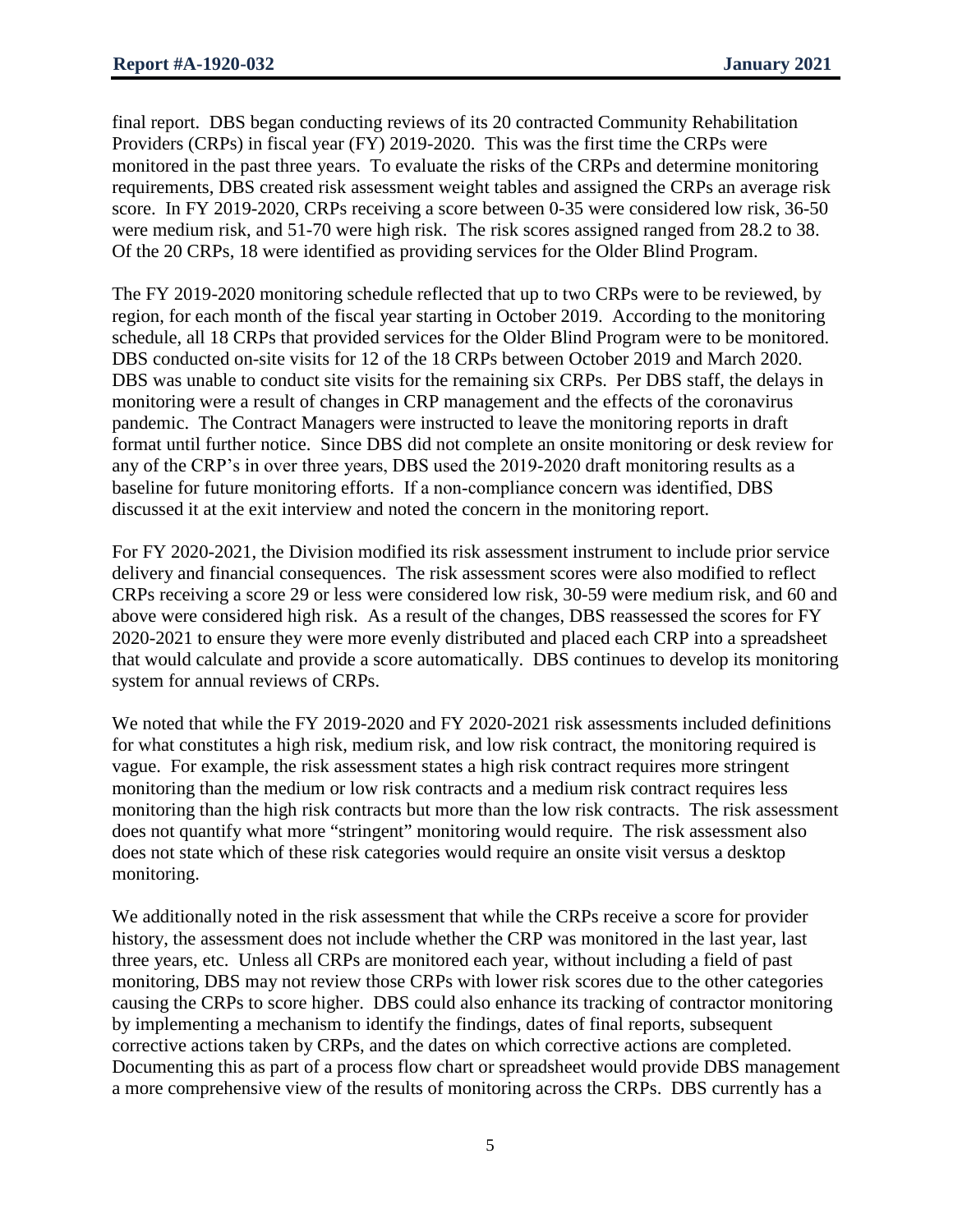template including these data elements and could merge these onto a working spreadsheet. This practice would allow DBS to track findings and CAPs across all providers and recommend areas in which providers may need training and additional technical assistance based on identified findings.

## *Recommendation*

We recommend in future monitoring, DBS finalize the monitoring reports and provide the reports and results to the CRPs. We recommend DBS modify the risk assessment to include a numerical score for previous monitoring (monitored in the last year, 3 years, etc.). We additionally recommend DBS clearly define the type of monitoring that should be conducted based on the risk category. DBS should also consider developing a monitoring tracking system that displays the timing of its monitoring process to include scheduled visits, summarized results of visits, findings identified, and the dates corrective actions were implemented and completed.

## *DBS Management Response*

Concur. The action items to be taken are as follows:

- 1. The Contract Monitoring and Compliance Team will finalize and send monitoring reports and results to CRP's for the 2020-2021 fiscal year.
- 2. The Contract Monitoring and Compliance Team updated the risk assessment to include a score for previous contract monitoring visits.
- 3. The Contract Monitoring and Compliance Team updated the risk assessment to include the type of monitoring (desk or on-site) that is recommended based upon risk score and previous corrective action plans.
- 4. The Contract Monitoring and Compliance Team created a tracking report for all desk and on-site monitoring visits.

## **Closing Comments**

The Office of the Inspector General would like to recognize and acknowledge the Division of Blind Services and staff for their assistance during the course of this audit. Our fieldwork was facilitated by the cooperation and assistance extended by all personnel involved.